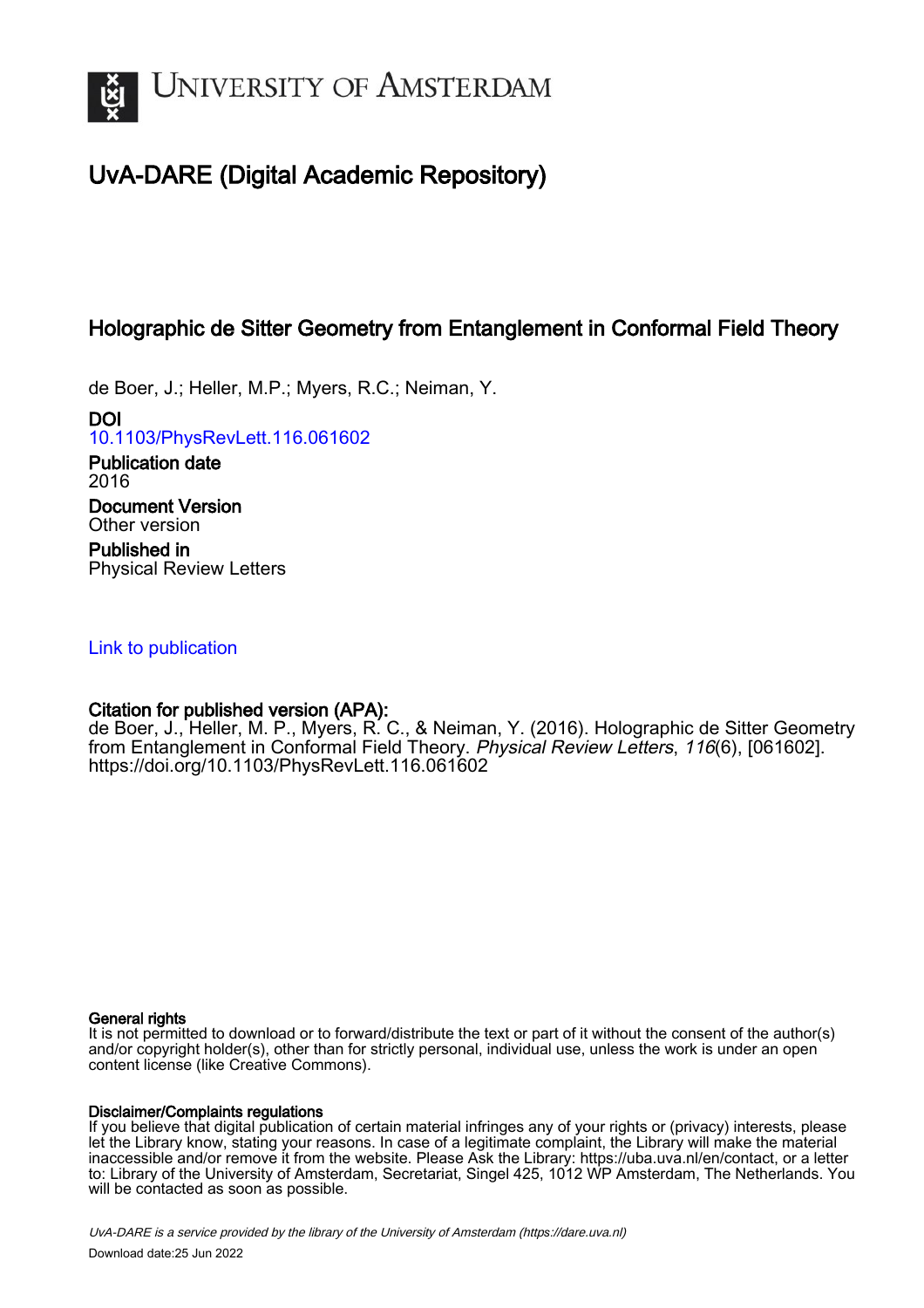### Holographic de Sitter Geometry from CFT Entanglement SUPPLEMENTAL MATERIAL

Explicit Examples of States. – Local propagation of  $\delta S$  in auxiliary de Sitter geometry holds for any states which are small perturbations of the vacuum state everywhere in space. In particular, we require that for the excitations under consideration, the first law applies not just for a particular sphere but for all spheres (and their complements) on a given time slice. Below we discuss two examples of such states.

Let us first consider a pure state in a  $d$ -dimensional CFT on a plane, which is created by an infinitesimal insertion of the energy density operator  $T_{tt}$  at time  $t_0+i\tau$ and position  $\vec{x}_0$ 

<span id="page-1-0"></span>
$$
|\phi\rangle = (1 + \epsilon T_{tt}) |0\rangle, \qquad (S1)
$$

see also Ref. [19]. The parameter  $\epsilon$  is taken to be small in the sense of  $\epsilon/\tau^d \ll 1$ . The evolution in imaginary time  $\tau$  is included to regulate potential UV divergences and ensures that the state is a small perturbation of the vacuum. The energy density of the state [\(S1\)](#page-1-0) is determined by the two-point function of the stress tensor [\[S1\]](#page-2-0)

<span id="page-1-2"></span>
$$
\langle \phi | T_{tt}(t, x) | \phi \rangle = \epsilon C_T \left[ \frac{1}{(\Delta x^2 - (\Delta t + i \tau)^2)^d} \right]
$$
(S2)  

$$
\times \left( \frac{(\Delta x^2 + (\Delta t + i \tau)^2)^2}{(\Delta x^2 - (\Delta t + i \tau)^2)^2} - \frac{1}{d} \right) + \text{c.c.} \right] + \mathcal{O}(\epsilon^2),
$$

where  $C_T$  is the central charge and we have defined  $\Delta x^2 = |\vec{x} - \vec{x}_0|^2$  and  $\Delta t^2 = |t - t_0|^2$ . An explicit illustration of the energy density for this state and corresponding dS propagation of the perturbation in the EE is shown in Fig. [S1.](#page-1-1) Note that the energy density [\(S2\)](#page-1-2) is a spherical shell expanding out from  $(t_0, \vec{x}_0)$  at the speed of light. As expected from our general argument, the energy density profile [\(S2\)](#page-1-2) obeys the constraints (15) and, hence, the holographic propagation respects the antipodal symmetry on the auxiliary dS background.

Our second example is the following mixed state

<span id="page-1-3"></span>
$$
\rho = |0\rangle\langle 0| + \eta |E\rangle\langle E|,\tag{S3}
$$

where  $|E\rangle$  is an energy eigenstate (with constant energy density), and  $\eta$  is a small parameter. In this case, we assume that the constant time slice has topology  $\mathbb{S}^{d-1}$  with radius r. Let us now look at  $(d-2)$ -dimensional spherical entangling surfaces surrounding a cap of the  $\mathbb{S}^{d-1}$  specified by the angle  $\theta_0$ . The first law reads now

<span id="page-1-4"></span>
$$
\delta S = 2\pi \int_0^{\theta_0} r^{d-1} \Omega_{d-2} \sin^{d-2}\theta \, d\theta \times
$$
\n
$$
\times r \frac{\cos \theta - \cos \theta_0}{\sin \theta_0} \times \frac{\eta E}{r^{d-1} \Omega_{d-1}},
$$
\n(S4)



<span id="page-1-1"></span>FIG. S1. Top: Rescaled energy density  $\langle T_{tt} \rangle$  for the state [\(S1\)](#page-1-0) with  $d = 3$  plotted along the x-axis at  $t = t_0 + 5\tau$ , see Eq. [\(S2\)](#page-1-2). Bottom: Corresponding change in the entanglement entropy  $\delta S$  as a function of dS time R and position along the x-axis. The causal nature of propagation is clearly visible.

where  $\Omega_n = 2\pi^{(n+1)/2}/\Gamma\left(\frac{n+1}{2}\right)$  denotes the volume of a unit  $\mathbb{S}^n$ . The factors in the integrand then correspond to, in order, the volume element of  $\mathbb{S}^{d-1}$ , the boundaryto-bulk propagator for dS in global coordinates, and the (constant) expectation value of the energy density. A special case of this expression appears in Ref. [\[S2\]](#page-2-1), which discusses universal thermal corrections to the vacuum entanglement entropy. There, the energy is given by  $E = \frac{\Delta}{r}$ , where  $\Delta$  is the smallest scaling dimension in the spectrum (apart from the identity), and  $\eta$  is the product of the degeneracy of the energy eigenstate and the corresponding Boltzmann factor, *i.e.*,  $\eta = q e^{-\beta \Delta/r}$ . Clearly, this and other mixed states of the form [\(S3\)](#page-1-3) violate the first constraint in Eq. (17). Hence, the corresponding  $\delta S$ propagates on dS without antipodal symmetry.

Note that  $\delta S$  in Eq. [\(S4\)](#page-1-4) diverges as  $\theta_0 \to \pi$ , *i.e.*, as the dS propagation reaches the past boundary  $\mathcal{I}^-$ . This divergence is related to a breakdown of the first law and corresponding free propagation in dS space when  $\sin \theta_0 \sim \eta E r$  (with  $\theta_0 > \pi/2$ ).

Alternative derivation of wave equation on dS geometry.– Let us now present another perspective on the wave equation (3). The conformal group relevant for a  $d$ dimensional CFT is  $SO(2, d)$ . However, only the subgroup  $SO(1, d)$  leaves a constant time slice invariant. Hence the corresponding spherical entangling surfaces are